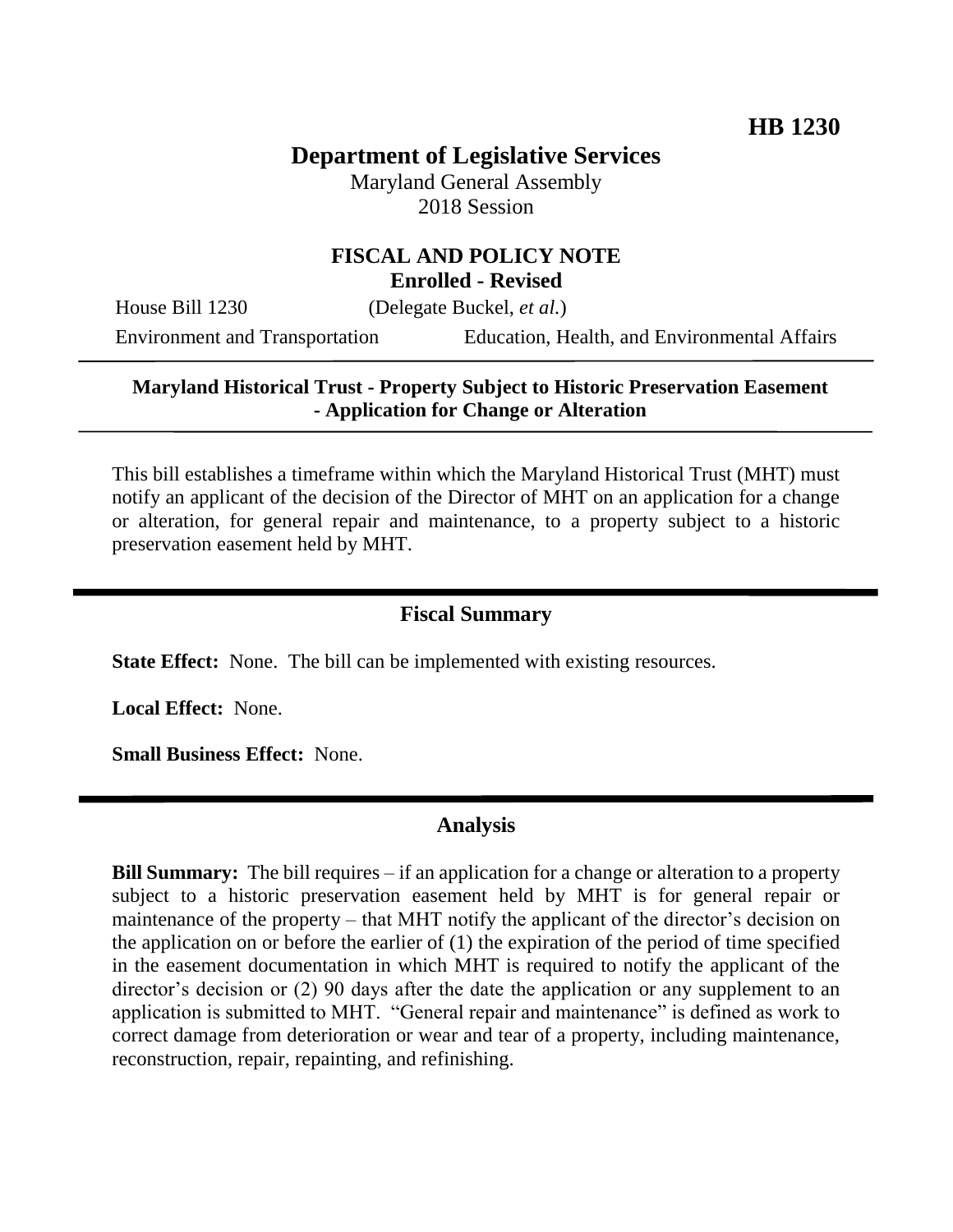**Current Law/Background:** Statute does not currently establish a timeframe within which MHT must notify an applicant of the director's decision on an application for a change or alteration to a historic preservation easement held by MHT. In MHT's sample deed of easement, the director is required to notify the owner of the property of a decision on a request that requires the director's approval not later than 45 days after the later of (1) the receipt of the request or (2) the date the request is deemed complete.

According to MHT, the timeframe within which the director typically notifies applicants of a decision on an application ranges from 6 days to 43 days from the date the application is deemed complete, with an average of 25 days. There are some cases, if an application is not deemed to be complete by MHT, where it can take considerably longer than 45 days from the date of the receipt of an application for an application to be deemed complete and a decision to be made on the application.

MHT indicates that a preservation easement is a type of conservation easement – a private legal right given by the owner of a property to a qualified easement-holding organization or governmental entity by written contract to protect a property with historic, architectural, or archeological significance in perpetuity. MHT acquires easements in a variety of ways, including (1) donation by the property owner and (2) as a condition of State financing (capital grants, bond bills, or loans) for construction projects that affect historic and cultural properties.

MHT indicates that, typically, owners of easement properties agree that they must receive MHT's approval before making changes to the protected building and before constructing new buildings. Owners also agree to maintain the property and buildings in good condition and to provide limited access for the public to view the historic structures.

MHT holds more than 700 easements encompassing approximately 7,000 acres statewide.

### **Additional Information**

**Prior Introductions:** None.

**Cross File:** SB 960 (Senator Edwards) - Education, Health, and Environmental Affairs.

**Information Source(s):** Maryland Department of Planning; Department of Legislative **Services**